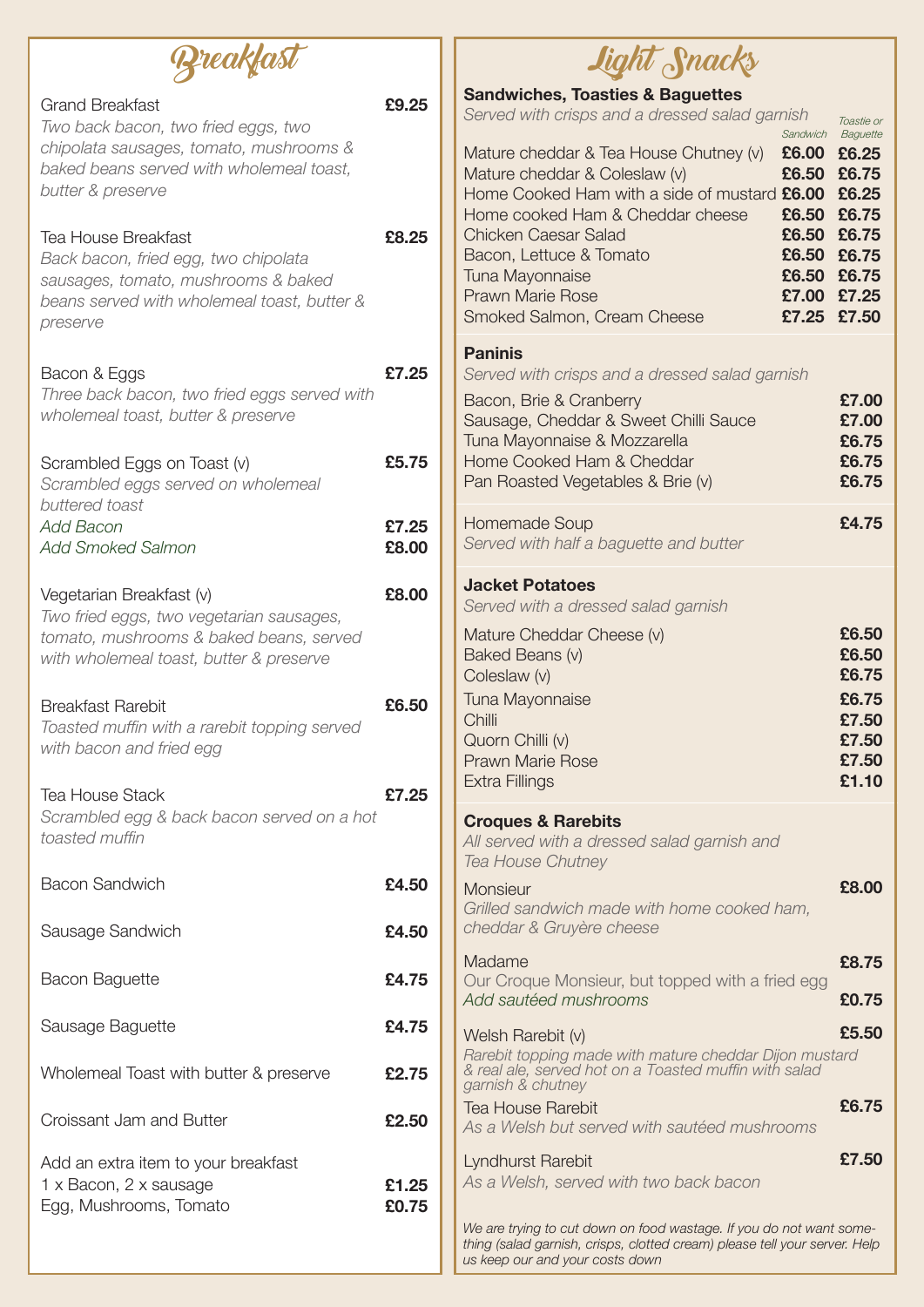*preserve, and a slice of cake* **£3.75 £3.75 £2.50 £2.00 £3.50 £2.00/£3.25** Fruit or plain scone served with clotted cream & preserve Cheese scone served with butter, mature cheddar cheese and Tea House Chutney Hot Buttered Toasted Tea Cake Hot Lincolnshire Sausage Roll Meat/Vegan Pasty **Individual Scones & Extras** Cakes & Slices Preserve **£0.50** 

| Nain Neals                                                                                                                                               |        | Salad Rowls                                                                                                                                                                                                                      |             |
|----------------------------------------------------------------------------------------------------------------------------------------------------------|--------|----------------------------------------------------------------------------------------------------------------------------------------------------------------------------------------------------------------------------------|-------------|
| <b>Traditional Beer Battered Cod &amp; Chips</b><br>Served with mushy peas and home made<br>tartar sauce                                                 | £10.50 | <b>Chicken Caesar Salad</b><br>Grilled butterflied chicken breast served on a<br>bed of mixed green leaves with crispy herb<br>croutons, parmesan cheese and dressed with<br>Caesar sauce                                        | £9.95       |
| Aberdeen Angus Beef Burger & Chips<br>Served in a warm brioche bun served with<br>tomato and lettuce<br>Add bacon $+E1.00$<br>Add cheese or egg $+£0.50$ | £11.00 | <b>Tuna Salad</b><br>Tuna served on a bed of mixed green leaves,<br>cucumber, tomatoes, & red onion with black olives.                                                                                                           | £9.95       |
| Vegan Burger & Chips (v)<br>Served in a warm brioche bun served with<br>tomato and lettuce<br>Add cheese or egg $+£0.50$                                 | £9.95  | Goats cheese & Bacon Salad<br>Warmed goats cheese on half a toasted<br>muffin with back bacon, served on a bed of<br>mixed green leaves, with cucumber, tomatoes,<br>red onion & olives<br>Replace back bacon with Mediterranean | £9.95       |
| Steak & Ale Pie<br>Served with new potatoes, vegetables & red                                                                                            | £10,50 | vegetables (v)                                                                                                                                                                                                                   |             |
| wine gravy                                                                                                                                               |        | Cream Tea<br>All served with a pot of tea                                                                                                                                                                                        |             |
| Landowner's Lunch<br>Home cooked ham, sliced chicken, mature<br>cheddar cheese served with mixed salad,<br>pickles, baguette and Tea House chutney       | £9.95  | Posh Cream Tea<br>Sandwich of your choice, one large scone served<br>with clotted cream and jam, slice of cake of your<br>choice and a small bottle of Prosecco                                                                  | £18.00      |
| Replace your ham & chicken with extra<br>cheddar cheese and Brie at no extra cost (v)                                                                    |        | Traditional<br>Smoked salmon, cream cheese & cucumber<br>sandwiches, one large scone served with                                                                                                                                 | £13.50      |
| Chilli Con Carne/Quorn Chilli (v)<br>Homemade beef chilli served with long grain<br>rice and tortilla chips                                              | £8.95  | clotted cream and preserve, and a slice of cake<br>Hampshire Cream Tea for one<br>Two large scones served with clotted cream<br>and preserve                                                                                     | £8.75       |
| Scampi & Chips<br>Served with chips, a dressed salad &<br>homemade tartar sauce                                                                          | £10,50 | Hampshire Cream Tea for two<br>Two large scones served with clotted cream<br>and preserve with two pots of tea                                                                                                                   | £10.00      |
| Ham, Egg & Chips<br>Home cooked ham served with two free range                                                                                           | £9.25  | Verderer's Savoury Tea<br>One warm cheese scone served with Tea<br>House Chutney & mature cheddar cheese, a<br>hot sausage roll and a slice of cake                                                                              | £11.00      |
| fried eggs and chips                                                                                                                                     |        | Rambler's Tea<br>One large scone served with clotted cream &                                                                                                                                                                     | £7.75/£8.75 |



**Chips** 

Cheesy Chips

**£2.75 £3.25**

*Please see our selection of cakes and slices on display in our cake fridge* 

Bread & Butter **£1.00**

## Meat or Vegan Pasty *Served with Chips, Beans or Salad*

**£7.50**